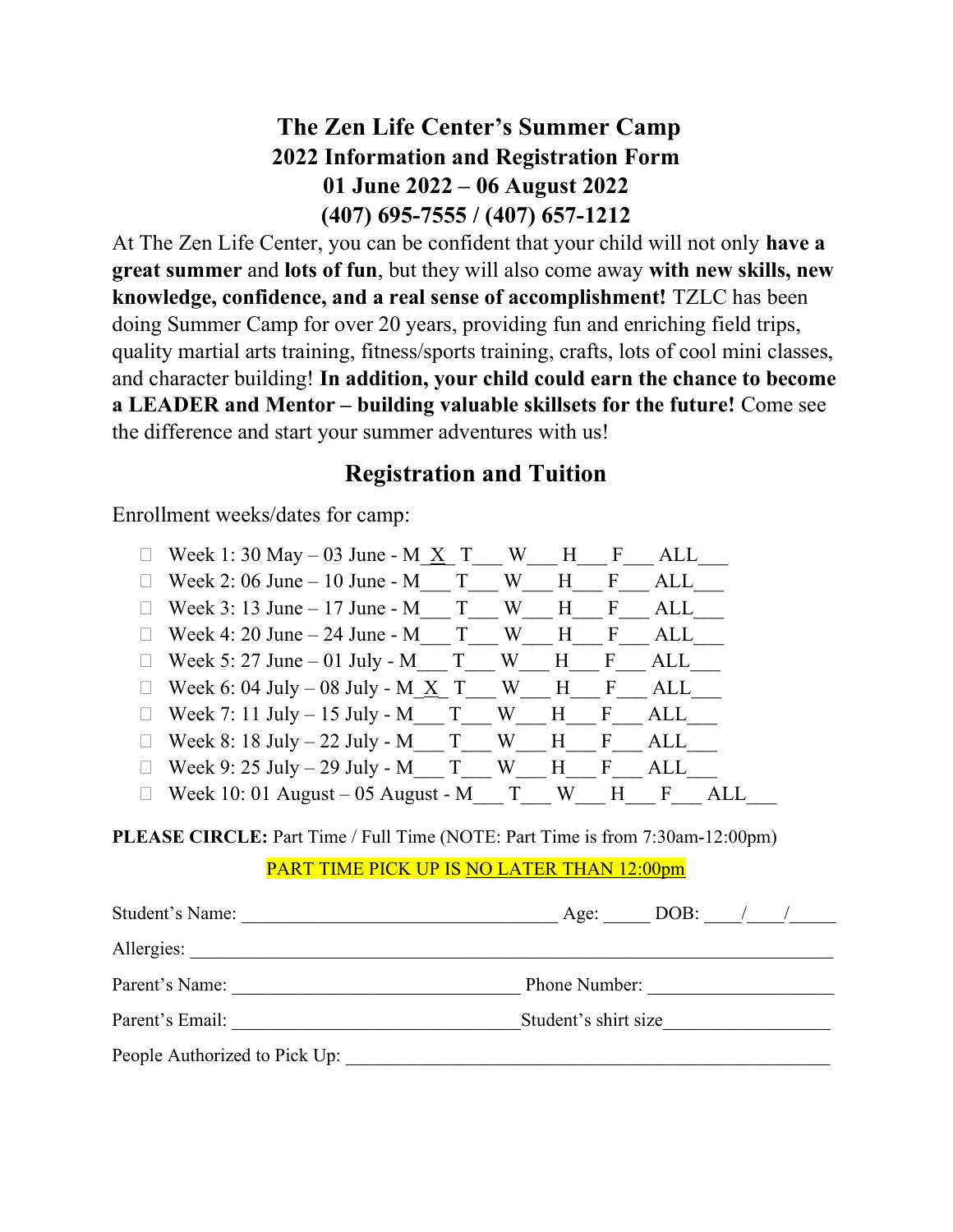## Summer Camp Fees

\*Registration Fee is \$99, which includes 2 Zen Camp T-Shirts!

There is no Excursion Fee this year, as it is included in your Summer Camp Tuition

Tuition for Full-Day Summer Camp is \$225 per week for each child.

We do not have a sibling discount for our Summer Camp.

Tuition for Half-Day Summer Camp is \$99 per week per child.

## If you pay in full for all 10 weeks of Summer Camp, you will receive a 5% discount.

### \*\*Please note that our Summer Camp Schedule and Excursions can change at any time at the discretion of The Zen Life Center\*\*

Summer Camp Hours: 7:30am-6:30pm \*Picking up between 6:31pm and 6:45pm will result in a late pick-up charge of \$15.00. Picking up between 6:46pm and 7:00pm will result in a late pick-up charge of \$25.00. Initial

Please Note: All payments are due on the Monday of or the week before the week of attendance. I authorize my credit card to be charged for the amount due plus applicable late fees and/or outstanding balances. Initial \_\_\_\_

NOTICE OF WITHDRAWAL: I understand I am financially responsible for the weeks my child is enrolled in The Zen Life Center's Summer Camp Program. I understand that there will be **NO refunds.** Initial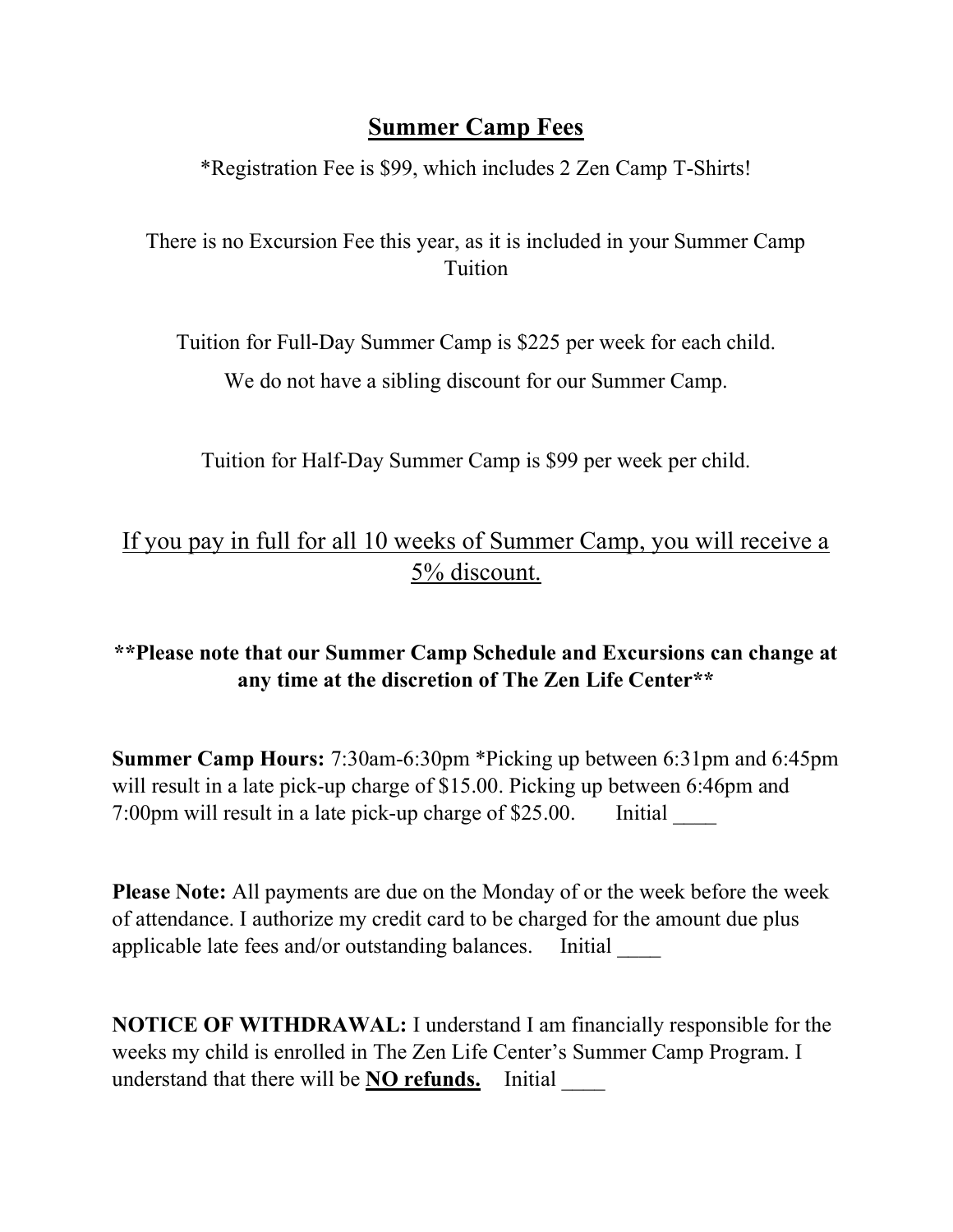### Please read and initial all the following:

A rejected credit/debit card and/or check will have a service fee of \$35.00. Your credit/debit card will be debited for rejected payment(s) plus any outstanding fees automatically. Your prompt payment is appreciated and expected.

Waiver & Release: Buyer understands that Student is engaging in physical activities/exercises, travel, outside excursions, along with the use of The Zen Life Center B Corp, Richard and Sheila Hoehn, facility, equipment, training, and instruction, which can be dangerous and could cause injury or even death. Therefore, Buyer assumes all risk of injuries to said Student. Buyer/Student hereby waives and releases any claim or right to sue The Zen Life Center B Corp, Richard Hoehn, Sheila Hoehn, employees, or agents of all liabilities for any injury that may occur. It is always advisable to consult your physician before undertaking any physical activity/exercise program, particularly Tae Kwon Do and any physical and sports activities.

LOSS/DAMAGE/THEFT: The Zen Life Center, Richard Hoehn, Sheila Hoehn, employees, or agents do not assume any responsibility for the loss, damage, or theft of any property belonging to the Buyer/Student and agrees The Zen Life Center, Richard Hoehn, Sheila Hoehn, employees, or agents are not responsible or liable for any such property in the event of loss, damage, or theft on or about the facility.

COVID-19 and Liability Waiver (Page 5)

| Parent's Name:                 |       |  |  |  |
|--------------------------------|-------|--|--|--|
| Parent's Signature:            | Date: |  |  |  |
| <b>TZLC Staff Member Name:</b> |       |  |  |  |
| TZLC Staff Member Signature:   | Date: |  |  |  |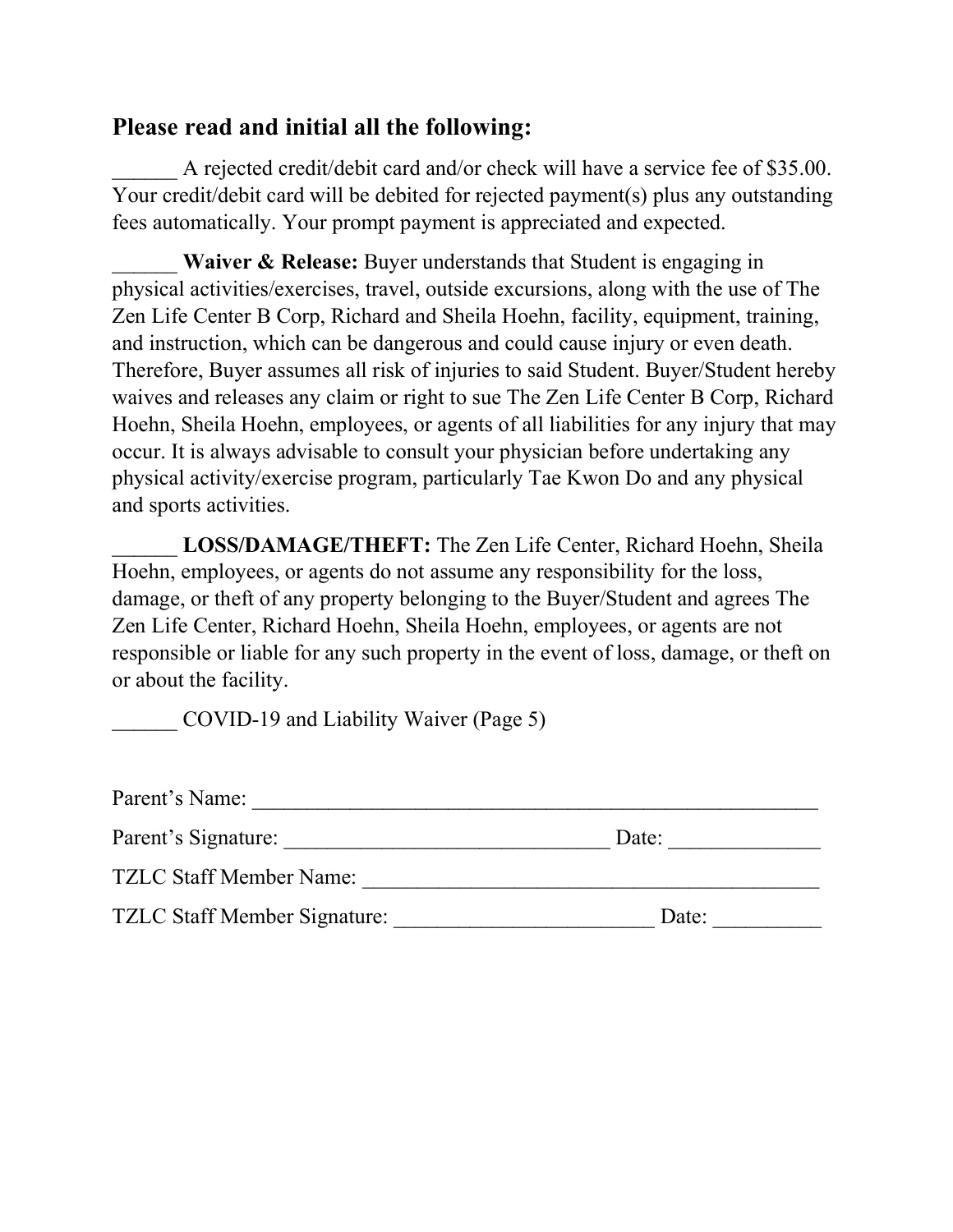\*Please make sure your child wears their ZLC Summer Camp shirt EVERY DAY. Initials \_\_\_\_\_\_

\*Please make sure your child has sunscreen, a towel, a swimsuit, a water bottle, and a change of clothes for all excursions to the pool, waterpark, or park. Initials \_\_\_\_\_\_

\*Please make sure your child has a lunch, a couple of snacks, and a water bottle every day.

Initials \_\_\_\_\_\_

\*I understand that The Zen Life Center uses video and audio recording throughout its facility, with exception of its restrooms. Initials \_\_\_\_\_\_

#### \*NO Tolerance Rule for Bullying and Physical Violence\*

Please note that any kid(s) engaging in bullying (differentiated from normal kid behavior) and/or physical violence will be suspended from camp for a day for the first incident, and indefinitely after the second incident with NO REFUND for tuition.

Initials \_\_\_\_\_\_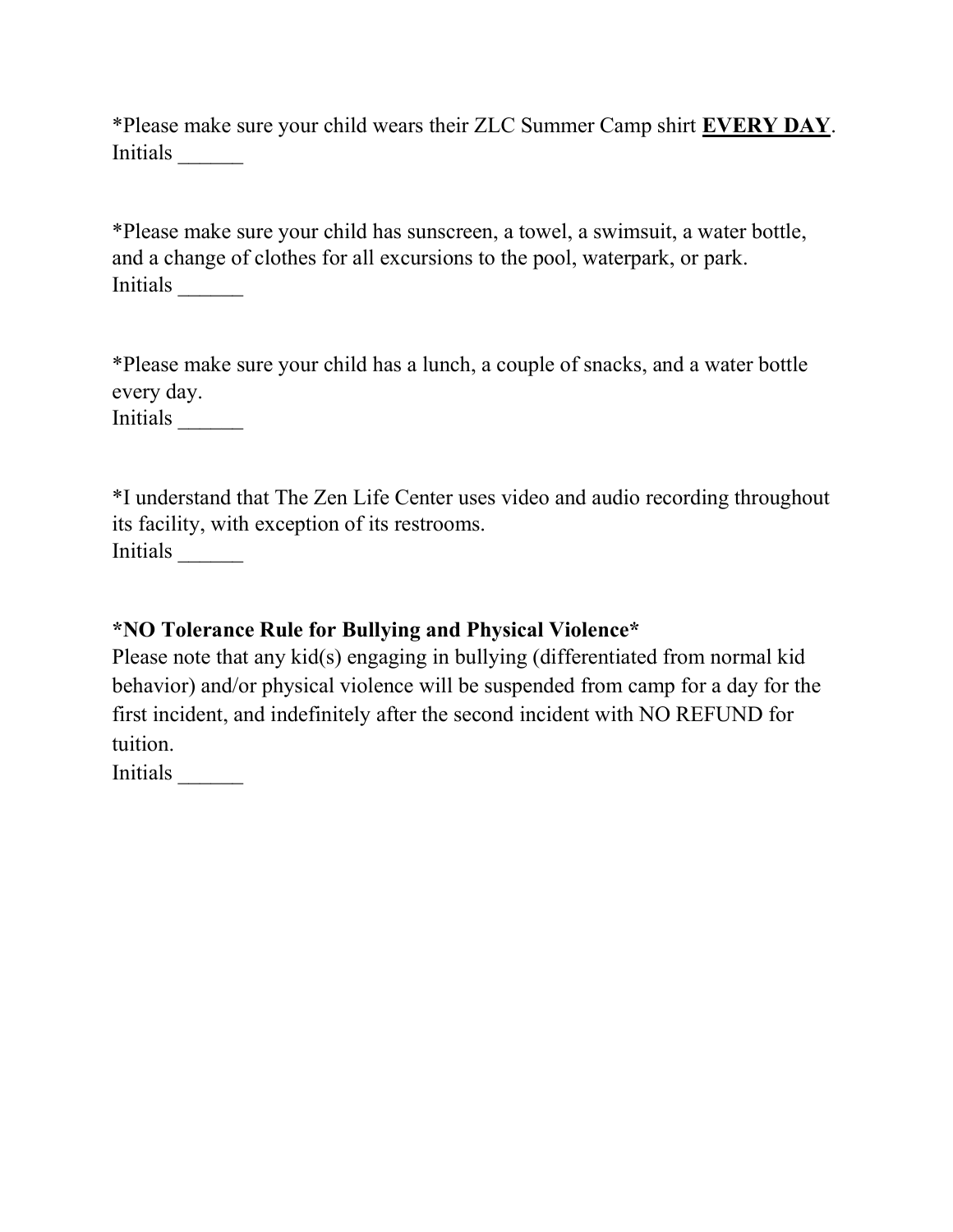## The Zen Life Center COVID-19 and Liability Waiver

In consideration of my active participation in the training and activities associated with The Zen Life Center, I do hereby, for myself, my heirs, executors, and administrators waive release and forever discharge any and all rights and claims for all damages which I or my child, or family member may have, or which may accrue me or my child, against The Zen Life Center, or their respective officers, agents, representatives, successors, and/or assigns, against any member for any and all damages which may be sustained by me and/or my child. This will also extend to any activities and/or traveling outside but associated with The Zen Life Center.

I understand that there is a high risk of physical injury including death that can occur while participating in martial arts training, even while wearing protective gear. I am also aware that martial arts' training does consist of strenuous training and hard physical contact.

I am in good physical and mental health and will notify The Zen Life Center if any future health problems will hinder my training. If any cost due to injury may occur, I do have my own medical insurance that will cover all costs. I do knowingly and voluntarily give up my legal rights against all of these persons and entities.

I hereby, am aware of the potential risk of exposure of COVID-19 or any other underlying illnesses or viruses by being in contact with any surface areas or person(s), and understand that The Zen Life Center holds no responsibility for any transmission or exposure of those illnesses or viruses inside or outside the facility.

I waive release and eternally discharge any and all rights and claims for all viruses and illnesses which I, my child, or family member may contract or have, against The Zen Life Center or any member and all illnesses or viruses which may be sustained by me and/or my child. This will also extend to any travelling outside but associated with the Zen Life Center.

I am aware that when entering The Zen Life Center facility, I, my child, or any family member, may be required to have temperatures taken upon arrival and if refusal occurs, I will not be able to enter the facility. This is for the consideration for the health and safety of other Zen Life Center members as well as our staff.

I am aware the Zen Life Center uses video and audio surveillance throughout its facility, with exception of its restrooms.

In consideration of the health and safety for myself, other members, and staff, I understand that if The Zen Life Center's maximum capacity is met, I will be asked to leave the facility.

| Parent/Guardian Printed Name:   | Date: |  |  |
|---------------------------------|-------|--|--|
| Parent/Guardian Signature:      |       |  |  |
| Witness Signature (Staff Only): | Date: |  |  |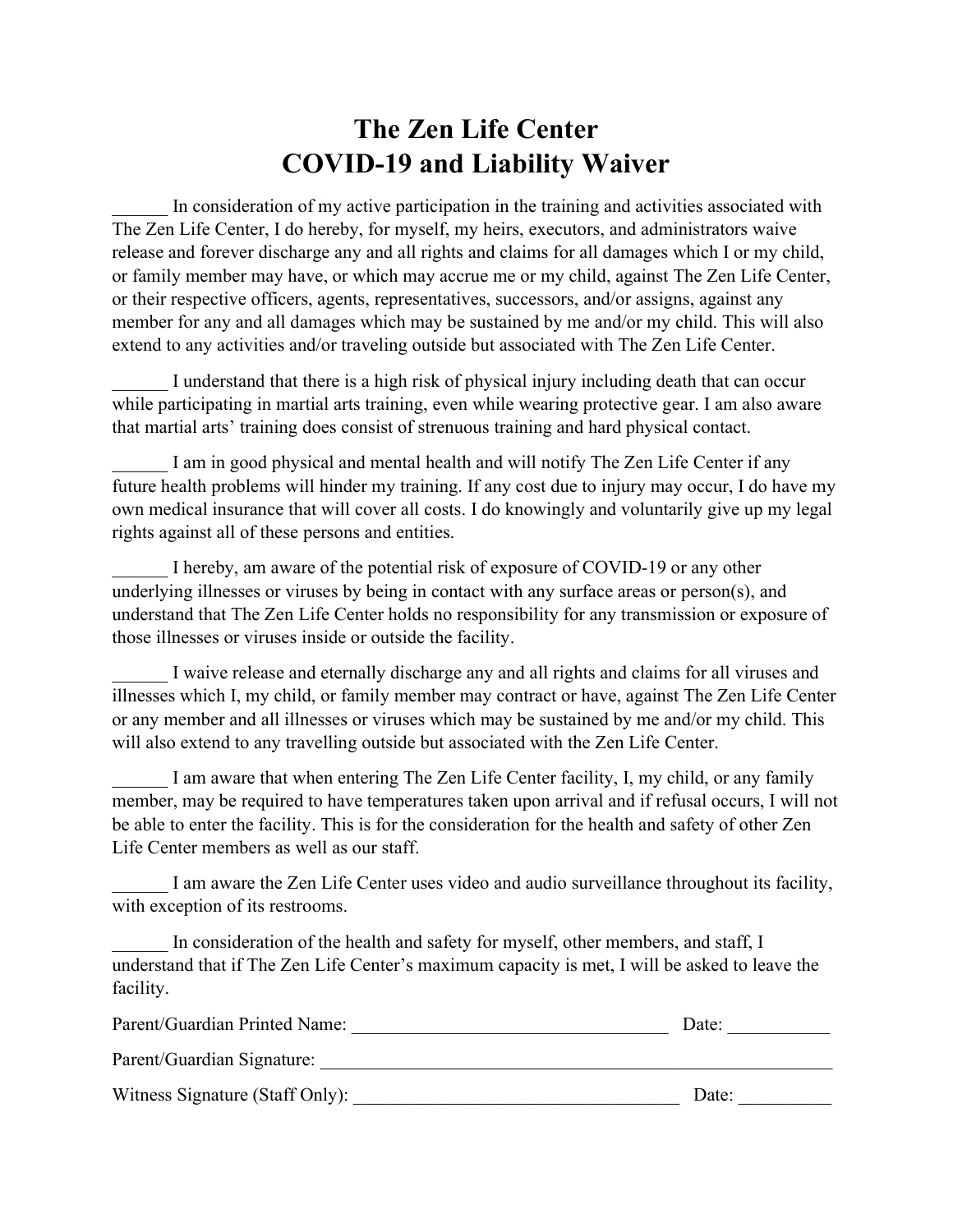| <b>Weeks</b> | <b>Dates</b>                | <b>Days Attending</b>                                                                         |
|--------------|-----------------------------|-----------------------------------------------------------------------------------------------|
| Week 1       | $30$ May $-03$ June         | $M$ $T$ $W$ $H$ $F$ $ALL$                                                                     |
| Week 2       | 06 June $-10$ June          | M T W H F ALL                                                                                 |
| Week 3       | $\vert$ 13 June – 17 June   | $M$ $T$ $W$ $H$ $F$ $ALL$                                                                     |
| Week 4       | $20$ June $- 24$ June       | $M$ $T$ $W$ $H$ $F$ $ALL$                                                                     |
| Week 5       | 27 June $-01$ July          | $M$ $T$ $W$ $H$ $F$ $ALL$                                                                     |
| Week 6       | 04 July $-$ 08 July         | $M$ $T$ $W$ $H$ $F$ $ALL$                                                                     |
|              | Week 7   11 July $-15$ July | $M$ <sub>___</sub> T <sub>___</sub> W <sub>___</sub> H <sub>___</sub> F <sub>___</sub> ALL___ |
| Week 8       | $18$ July $-22$ July        | T W H F ALL<br>M                                                                              |
| Week 9       | $25$ July $- 29$ July       | $M$ $T$ $W$ $H$ $F$ $ALL$                                                                     |
| Week 10      | 01 August $-$ 05 August     | M T W H F ALL                                                                                 |

Please Mark Which Days Your Child Will Be Attending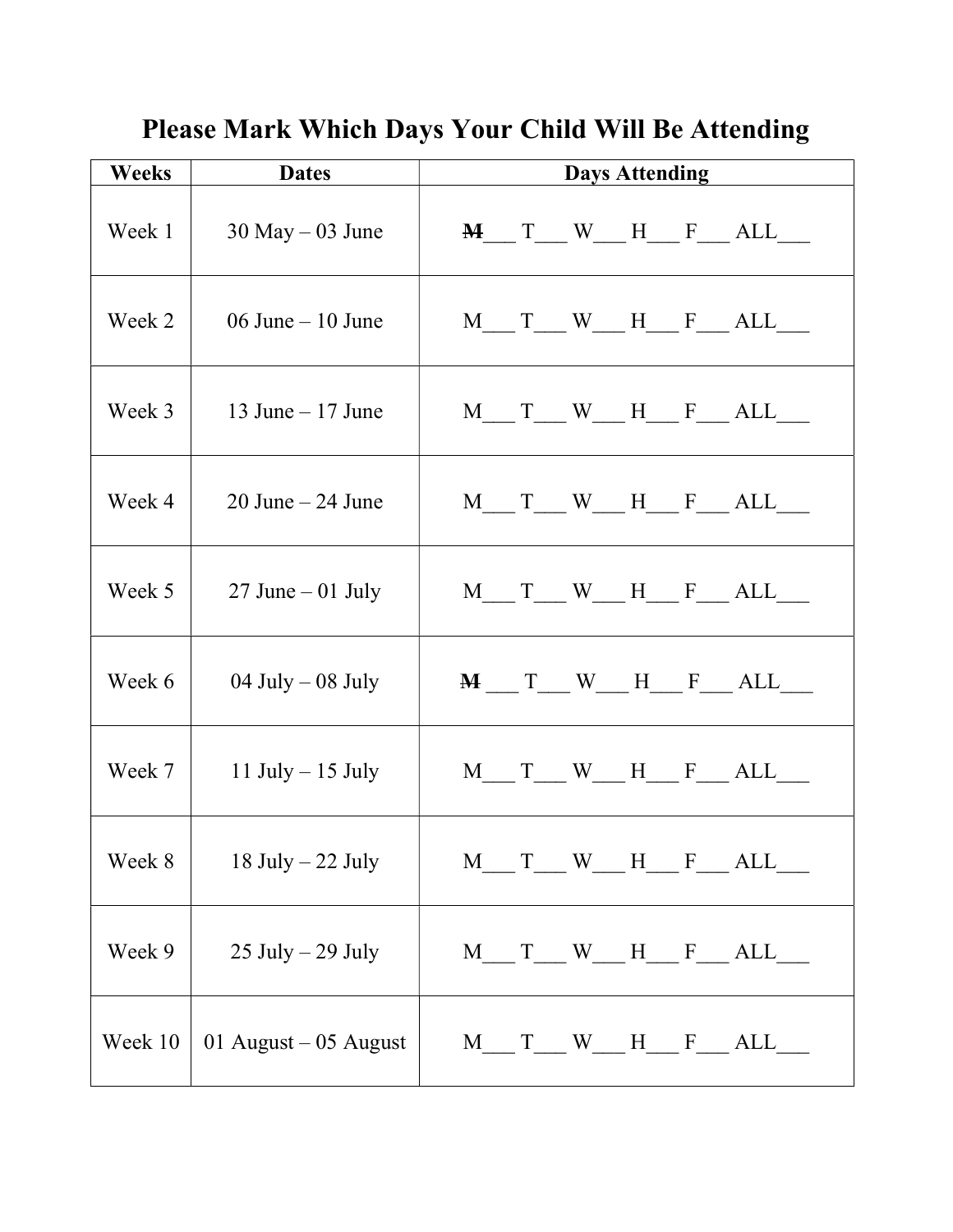# **Summer Camp Weekly Schedule**

| <b>Week 1: Be a Spartan Warrior</b>                  | <b>Week 6: Be a Weapon Master</b>                    |
|------------------------------------------------------|------------------------------------------------------|
| Survival Training: Escape Skills                     | Survival Training: Surviving The Wild                |
| Dates: $30$ May $-03$ June                           | Dates: $04$ July $-08$ July                          |
| M- CLOSED for Memorial Day                           | M- CLOSED for Independence Day                       |
| T- Movies – Altamonte Picture Show                   | T- Movies - Altamonte Picture Show                   |
| W- Fort Christmas                                    | W- Wekiva Springs                                    |
| H-Funtania                                           | H- Sea Life Orlando Aquarium                         |
| F-Tournament – Spartan Team Battle                   | F-Tournament - Target Training                       |
| <b>Week 2: Be a Tackwondo Olympian</b>               | Week 7: Be a Karate Kid                              |
| Survival Training: Etiquette, Manners, Social skills | Survival Training: Overcoming Anxiety & Fears        |
| Dates: $06$ June $-10$ June                          | Dates: $11$ July $- 15$ July                         |
| M- Pool – Dale Aquatic Center $@$ SHS                | M- Pool – Dale Aquatic Center $\omega$ SHS           |
| T- Movies – Altamonte Picture Show                   | T- Movies – Altamonte Picture Show & Dress Like a    |
| W- Skating – Semoran Skateway                        | Cow Day (Free Entrée @ Chick-fil-A)                  |
| H- Mini Bowling – District Eat & Play                | W- Skating – Semoran Skateway                        |
| F-Tournament – Traditional Forms                     | H-Dezerland                                          |
|                                                      | F-Tournament – Board Breaking                        |
| <b>Week 3: Be a Samurai Swordsman</b>                | <u> Week 8: Be a Hapkido Protector</u>               |
| Survival Training: CPR & First Aid Training          | Survival Training: Dealing with Bullies &            |
| Dates: $13$ June $-17$ June                          | Cyberbullies                                         |
| M- Pool - Dale Aquatic Center @ SHS                  | Dates: $18$ July $- 22$ July                         |
| T- Movies - Altamonte Picture Show                   | M- Pool – Dale Aquatic Center $@$ SHS                |
| W-Bowling – Aloma Bowl                               | T- Movies – Altamonte Picture Show                   |
| H-Wonder Works                                       | W-Bowling - Aloma Bowl                               |
| F-Tournament – Sword Forms                           | H- Central Florida Zoo & Splash Pad                  |
|                                                      | F-Tournament - Self-Defense                          |
| <b>Week 4: Be a Champion Kickboxer</b>               | Week 9: Be a Ninja                                   |
| Survival Training: Business Success                  | Survival Training: Setting & Accomplishing Goals     |
| Dates: $20$ June $- 24$ June                         | Dates: $25 \text{ July} - 29 \text{ July}$           |
| M- Pool – Dale Aquatic Center $@$ SHS                | M- Pool – Dale Aquatic Center $@$ SHS                |
| T- Movies – Altamonte Picture Show                   | T- Movies - Altamonte Picture Show                   |
| W-Treasure Hunt                                      | W- Skating - Semoran Skateway                        |
| H- Elev8 (Go-Carts, mini-golf, ropes course)         | H- Planet Obstacle                                   |
| F-Tournament – Clash Sparring                        | F- Tournament – Padded Weapon Sparring               |
| Week 5: Be a Kung Fu Fighter                         | <b>Week 10: Be a Bodyguard</b>                       |
| Survival Training: How to be a Leader                | Survival Training: Surviving Aliens & Zombies        |
| Dates: $27$ June $-01$ July                          | Dates: $01$ August – $05$ August                     |
| M- Pool – Dale Aquatic Center $@$ SHS                | M- Pool – Dale Aquatic Center $\omega$ SHS OR Splash |
| T- Movies – Altamonte Picture Show                   | Pad - Torcaso Park                                   |
| W- Skating - Semoran Skateway                        | T- Squirt Gun Games                                  |
| H- Orlando Science Center                            | W- Park & Jeremiah's Italian Ice                     |
| F-Tournament – Fitness Races                         | H- Nerf Gun Battles                                  |
|                                                      | F-Tournament - Team Dodgeball                        |